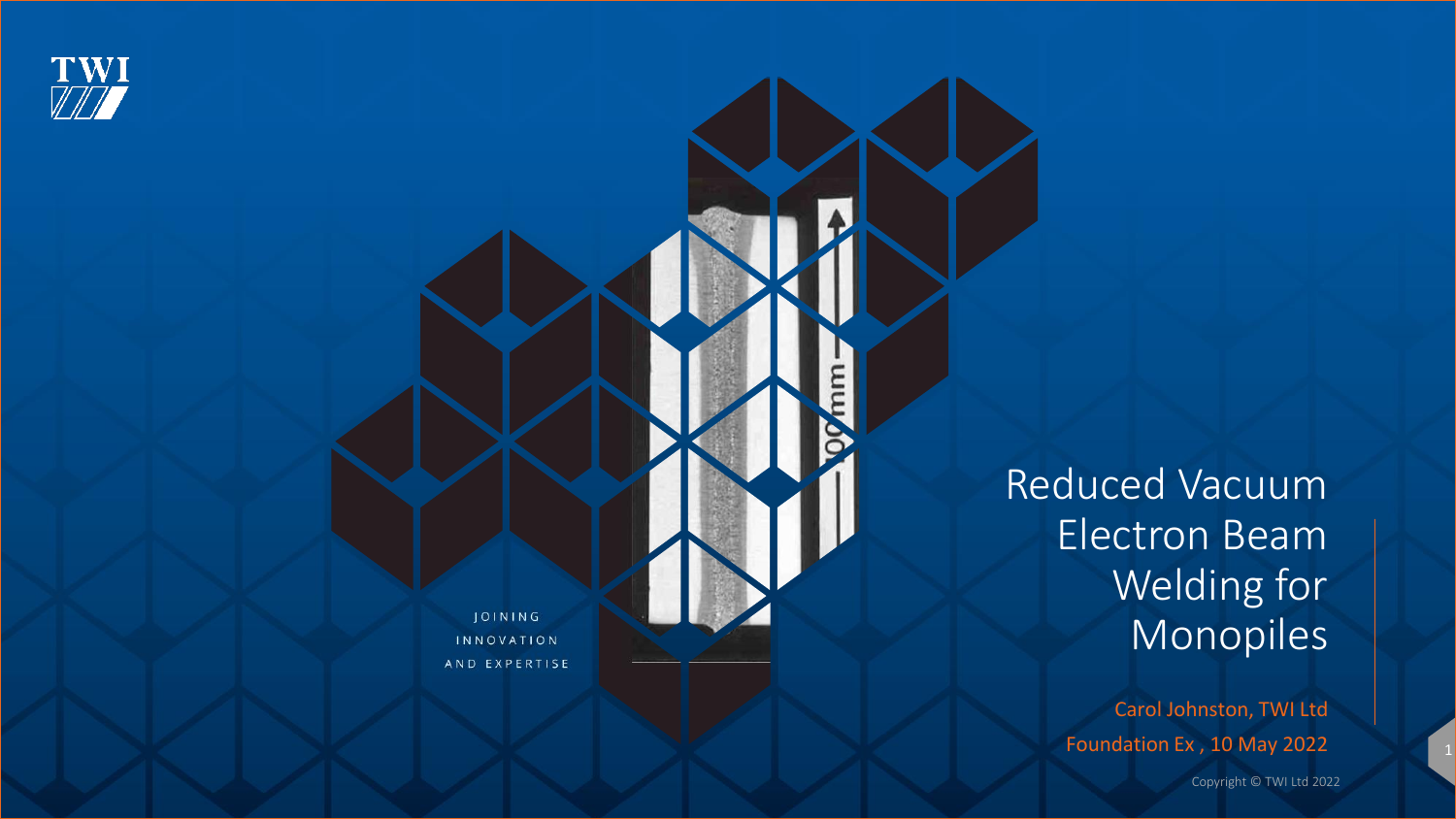# Welding Monopiles/ Towers/ Transition pieces

- Large diameter
- **E** Longitudinal seam welds
- **E** Circumferential welds
- Typically thickness >60mm
- Conventionally made by Submerged Arc Welding (SAW)
	- $\Box$  High productivity arc welding process Requires:
	- Preheat
	- n Consumable
	- $E = F|UX$

l'WI

- □ Machine weld preparation eg V or J bevel
- Multiple passes
- Repeated NDE
- □ Slag removal



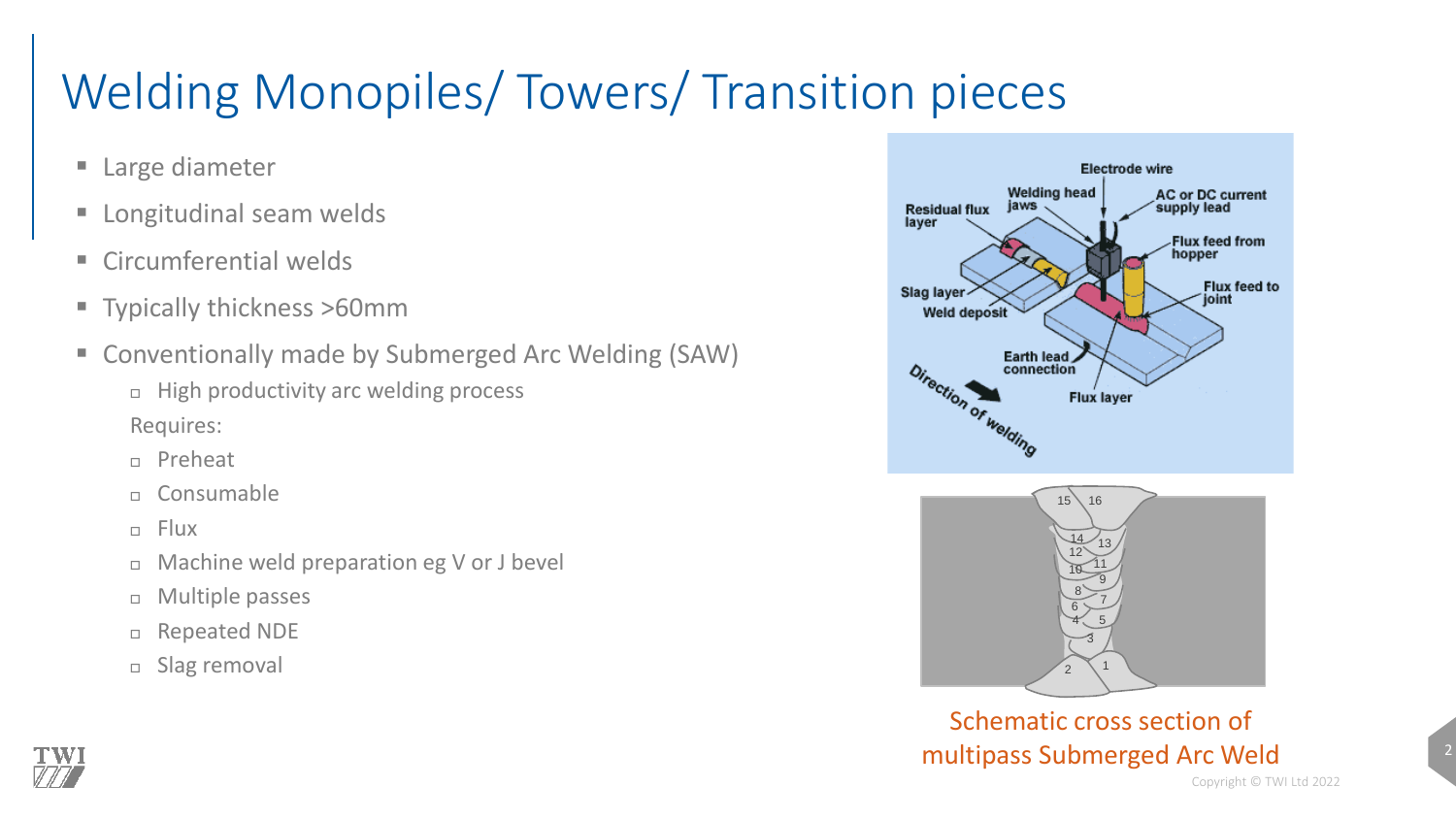## Electron Beam Welding

- Use electron beam to melt work piece
- Weld produced in a single pass
- Automated process
- Local vacuum EB welding most suited for thicknesses between 40 and 200mm
- No preheat
- No consumable
- No slag
- Low distortion
- Fast. Welding rate typically:
	- 300mm/min (50mm thickness)
	- □ 230mm/min (80mm thickness)
	- □ 150mm/min (100mm thickness)



Metallurgy cross section of single pass Electron Beam weld

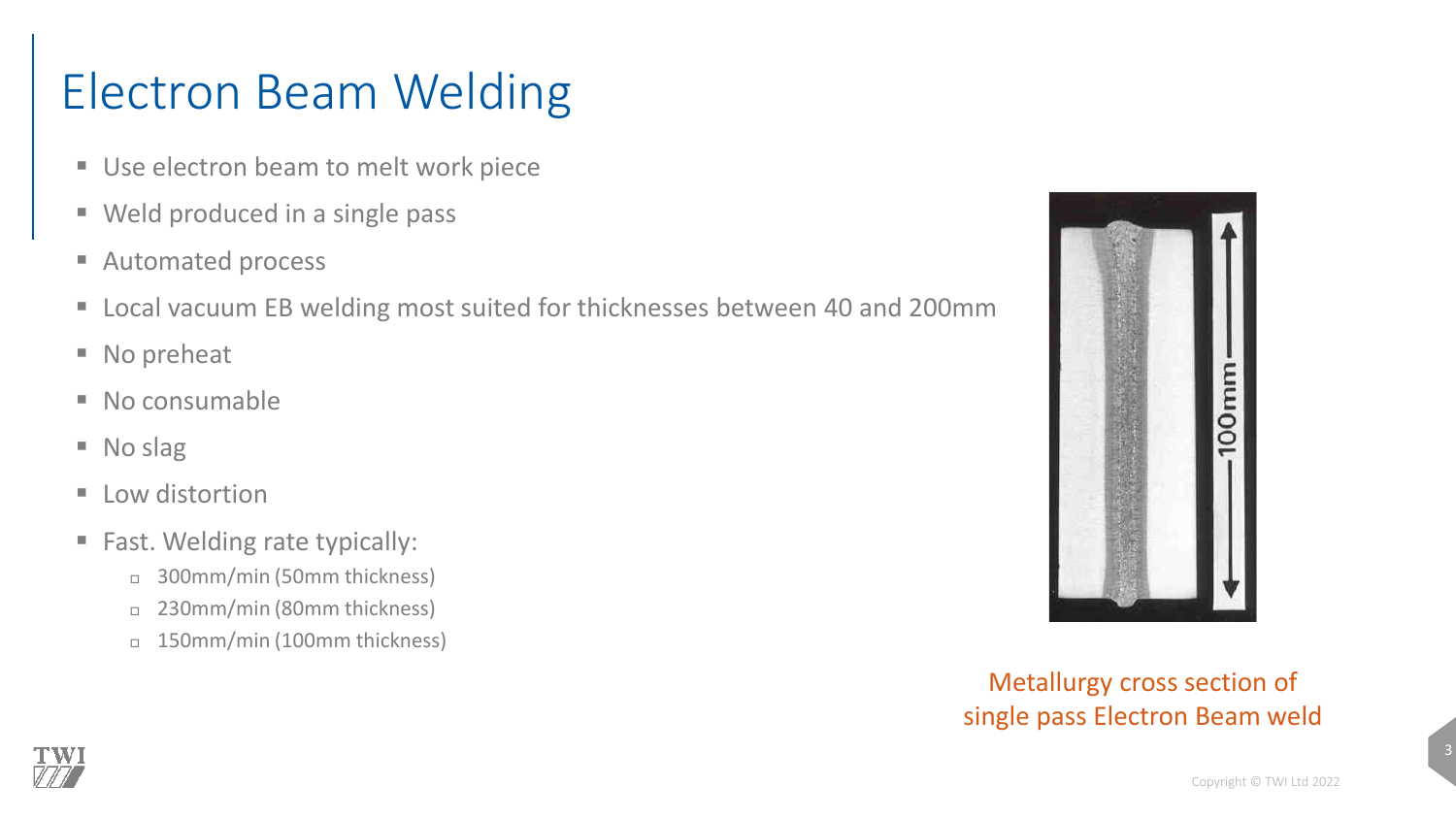## How does EB welding work?

- Edges of work pieces parallel, smooth with a gap of up to 0.5mm
- Focus beam of electrons (typically 1mm spot size)
- Move electron beam relative to work piece (either move work piece or move electron gun relative to work piece)
	- $\Box$  Kinetic energy imparted to work piece
	- Work piece melted
	- Molten metal solidifies to produce joint
- Requires plates to be demagnetised
- Requires vacuum to minimise scatter





60kW Electron Beam 350mbar vacuum in He



60kW Electron Beam 5mbar vacuum in He

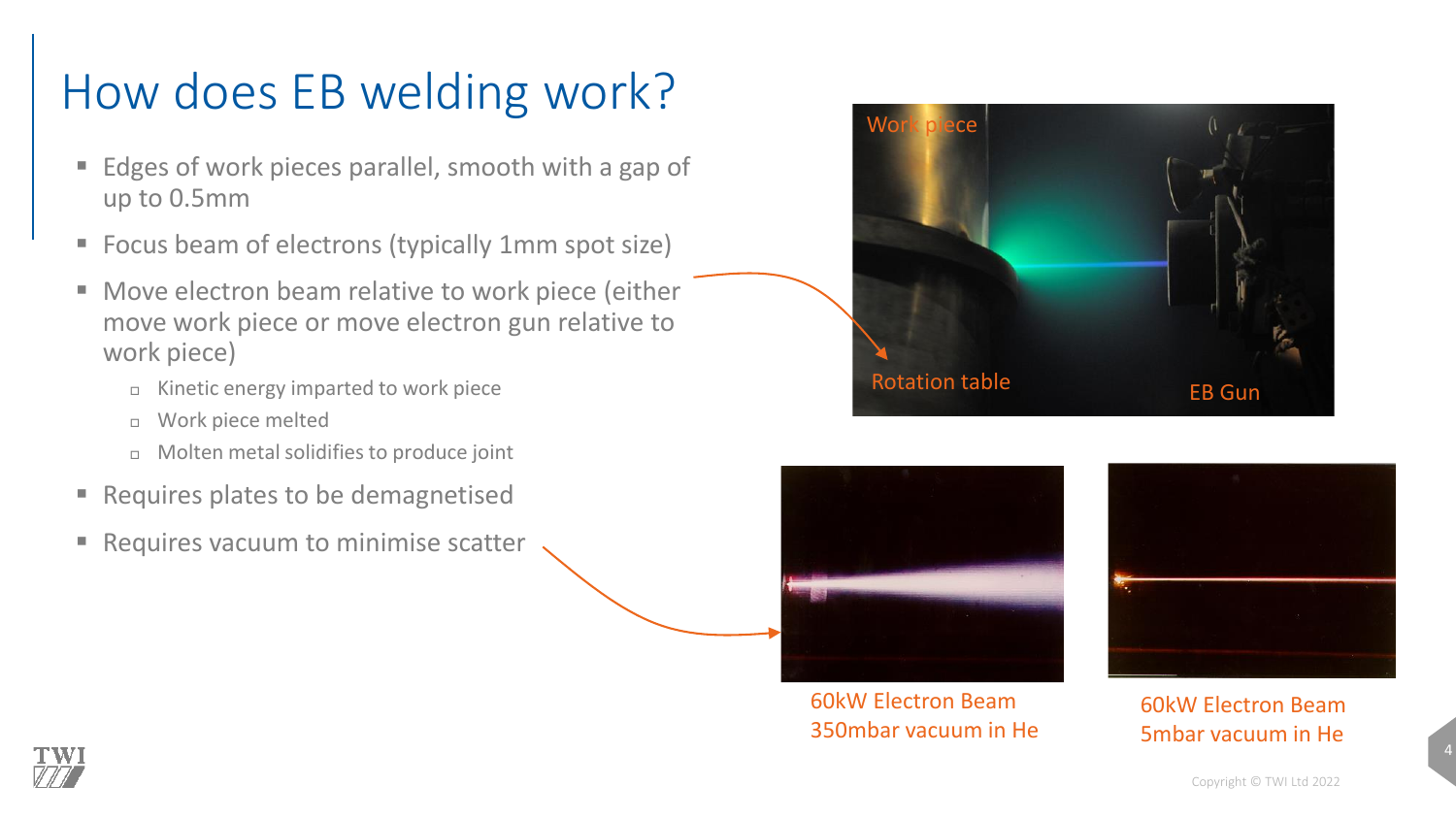#### How does EB welding work? Example: In chamber welding in 1G position







- E-beam melts workpiece progressively.
- Welding parameters apply to specific materials & geometry.
- Once developed, welding process is fully automated.



Video: https://www.youtube.com/watch?v=xYi2x0o--34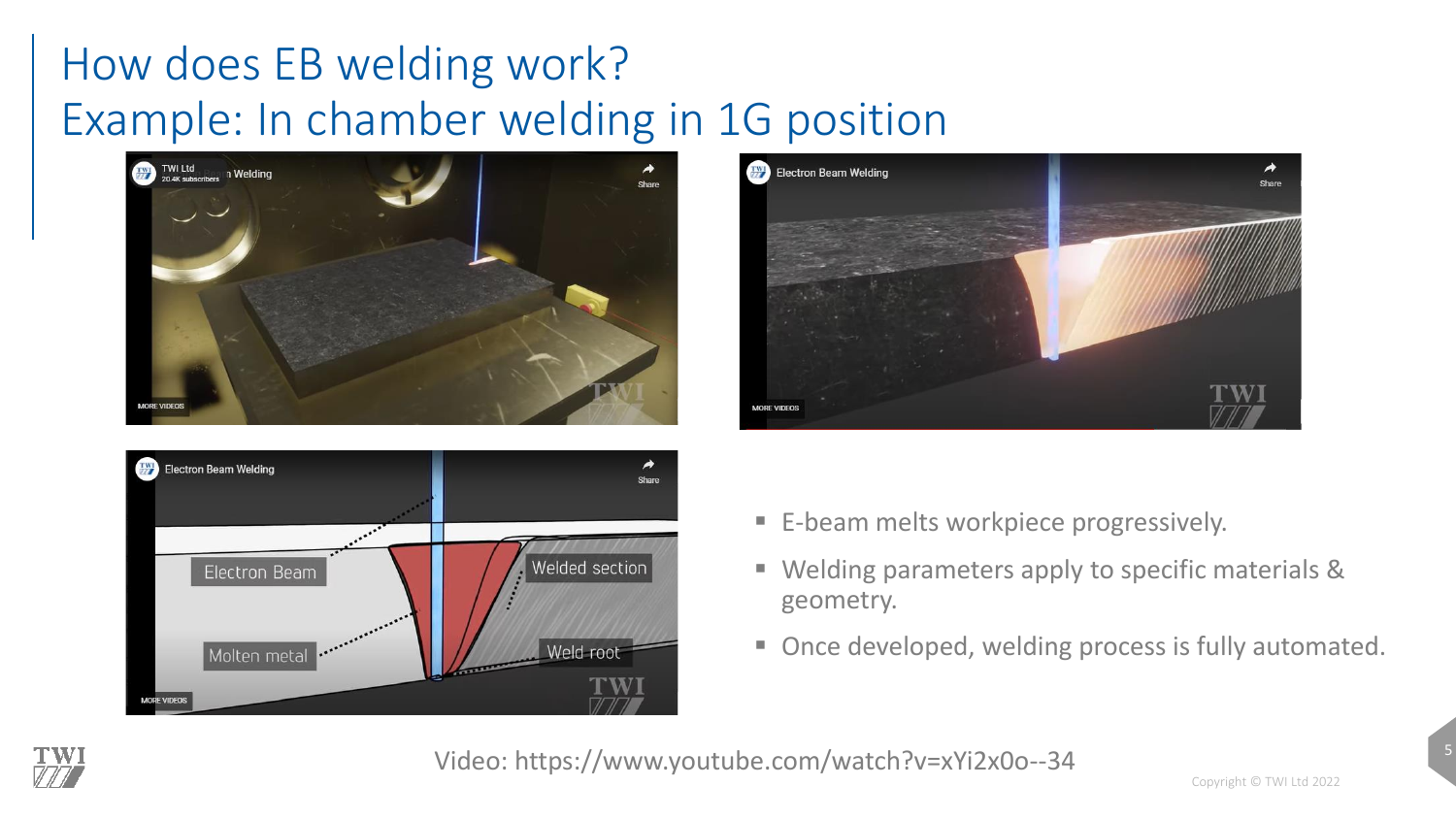### How do you create a vacuum?

- **Place component inside a vacuum** chamber
	- Approach widely used for components in Aero engines
- **Produce a vacuum at the surface of** work piece
	- $\Box$  Sliding seal system for welding head developed in TWI Core Research Programme
	- Local vacuum EB system 'ebflow' commercialised by Cambridge Vacuum Engineering (CVE)







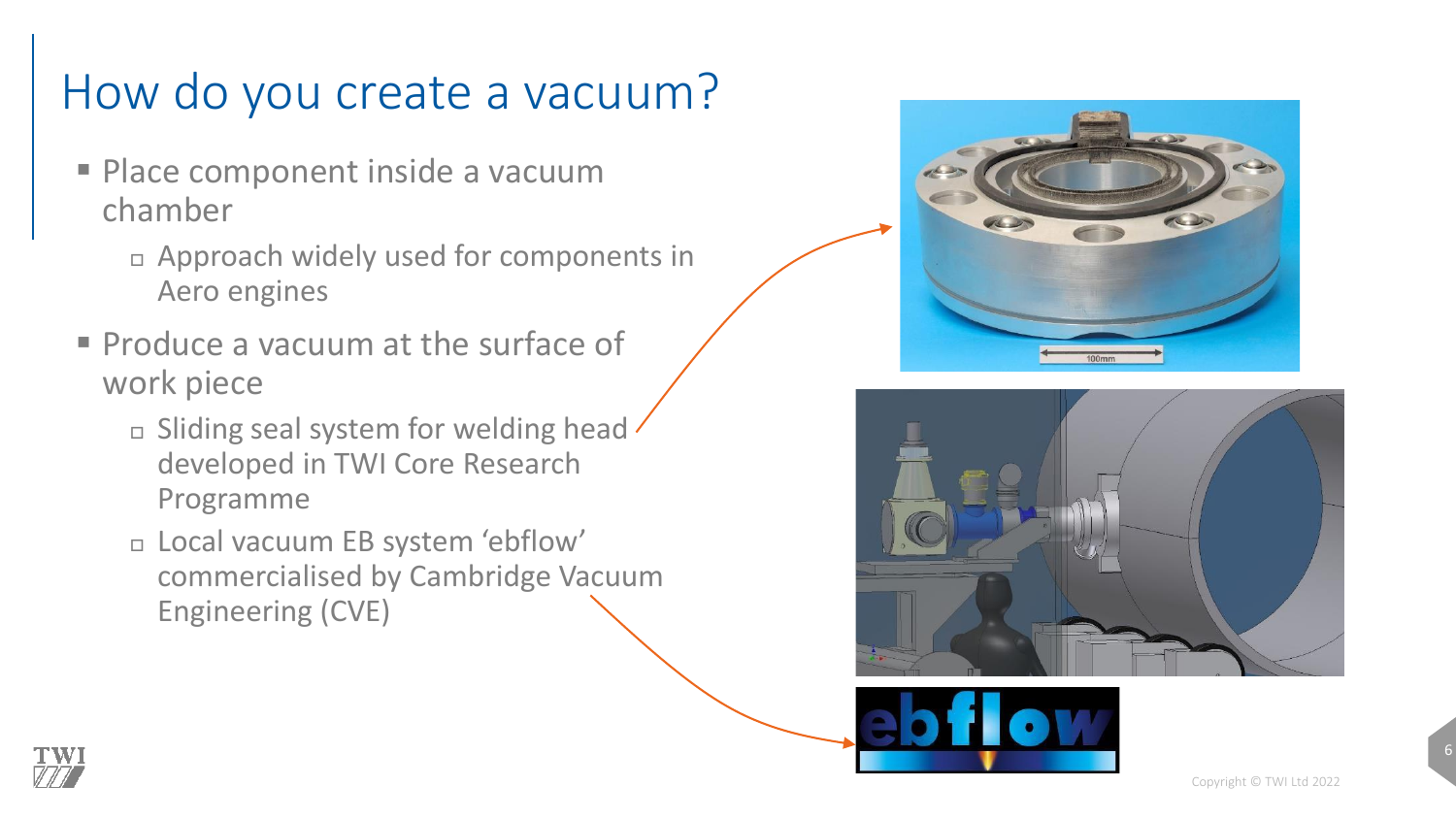#### Local Vacuum Electron Beam Welding of monopiles



Commercialisation demonstration on 65mm 1.8m diameter S355 carbon steel. <11 minutes to weld 3m.

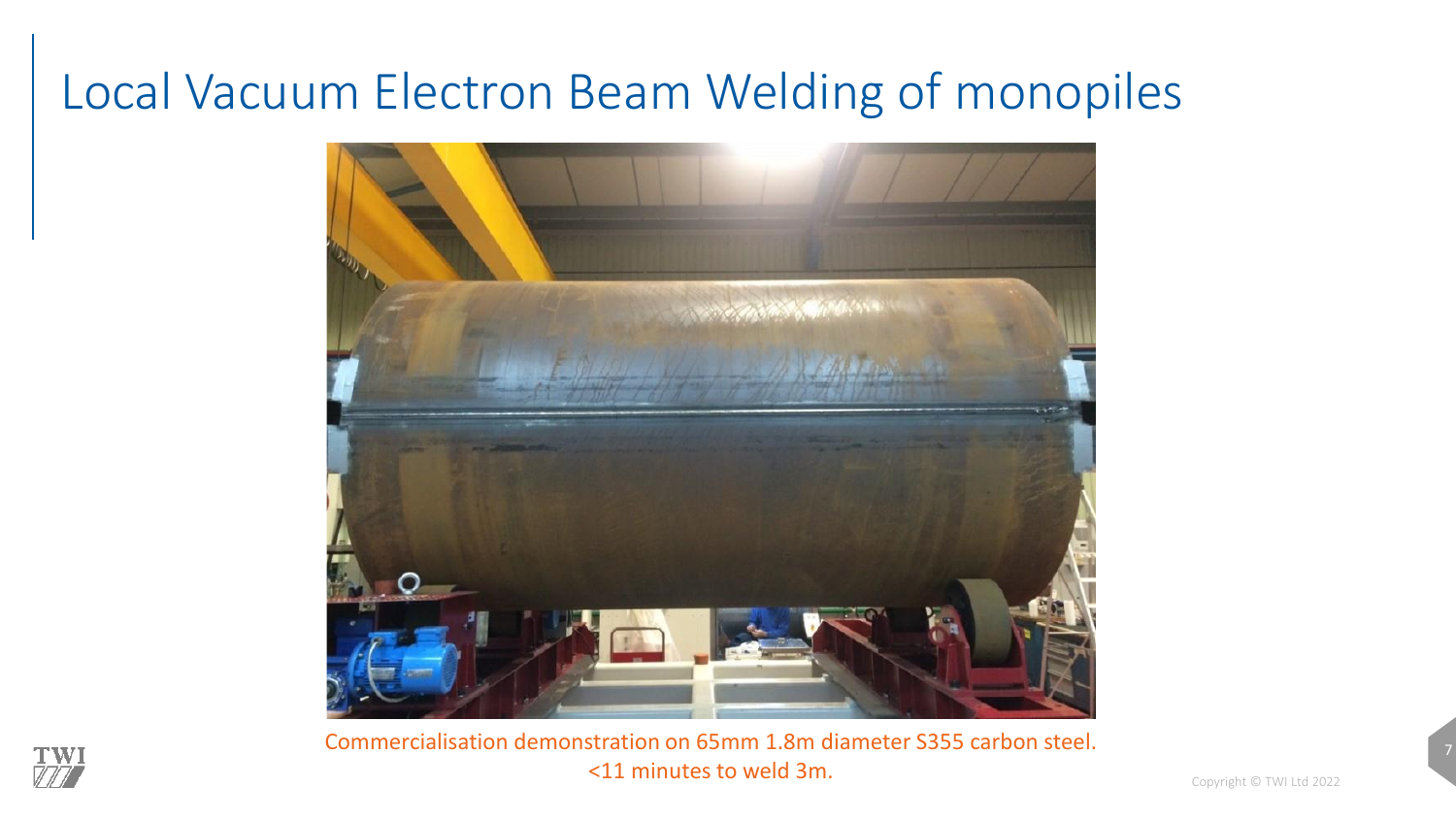#### Quality Assurance

BeamAssure™ Used in Local Vacuum

- Quality assurance tool which quantifies & qualifies the consistency of the electron beam
- Gathers long term process data

See https://www.twi-global.com/what-we-do/research-and-technology/technologies/welding-joining-and-cutting/electron-beamtechnology/advanced-eb-equipment-and-qa-solutions/beamassure

Online UT monitoring of the LVEB weld

- A CRP project demonstrated that it is possible to use PAUT to inspect EB welds.
- Follow-on work then verified the efficacy of the approach for industrial use.

See TWI Industrial Member report 1134/2020





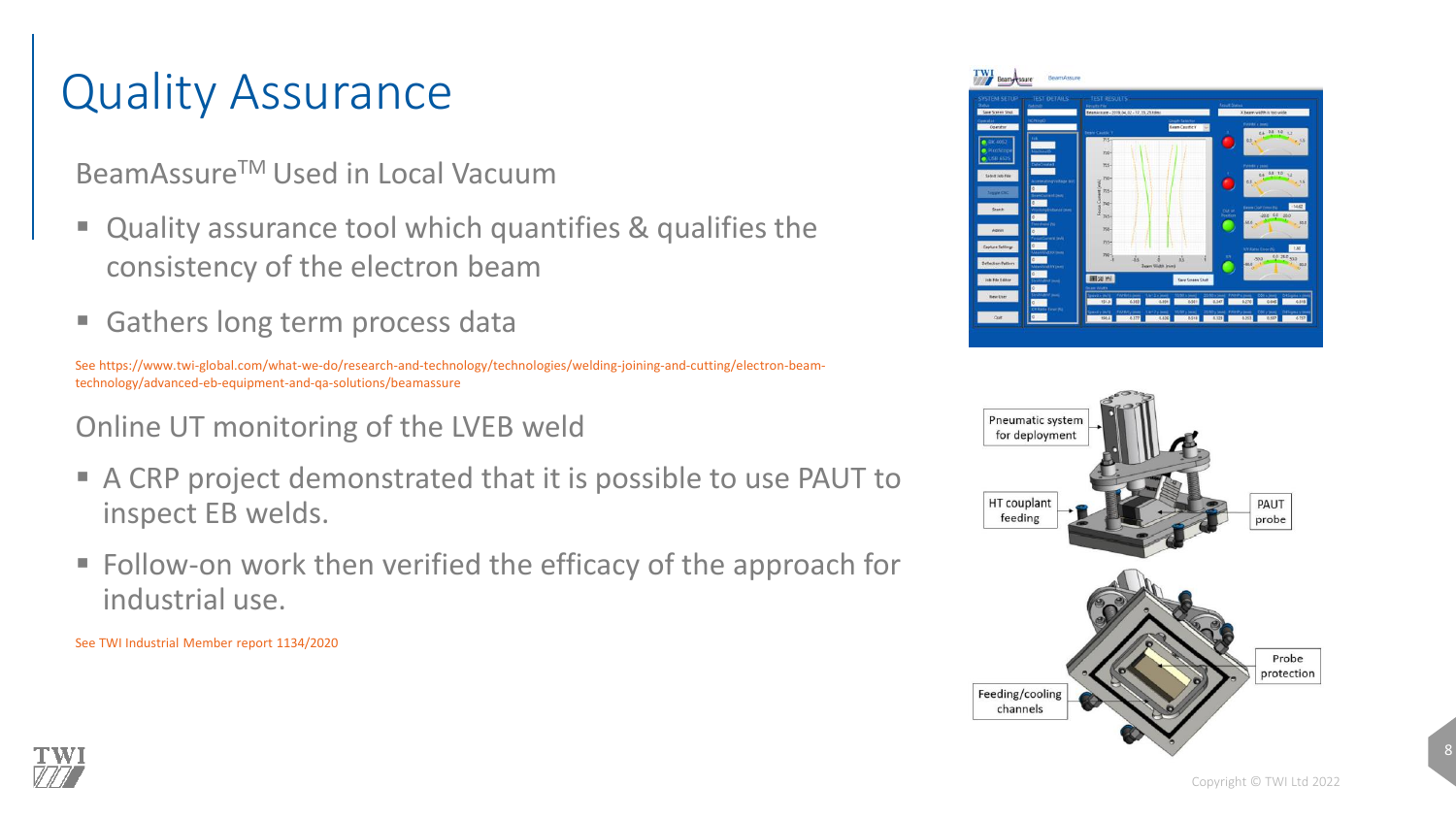## What is the Fatigue Performance of EB welds?

- Fatigue performance is key factor determining life of wind substructures
- Controlled by fatigue performance of welds
- Fatigue design code S-N curves based on performance of arc welds
- How does fatigue performance of EB welds compare?
- Early work at TWI shows Class D performance of traverse EB butt welds in 15mm thick grade 50D steel.
	- Punshon C and Wylde G, 1985: "Fatigue Strength of Electron Beam Transverse Butt Welds in a Low Ni-Cr-Mo Alloy Steel" TWI Industrial Member Report 263/1985.
- Recent Rapidweld project investigated fatigue performance of longitudinal EB welds made in 85mm thick S355ML steel

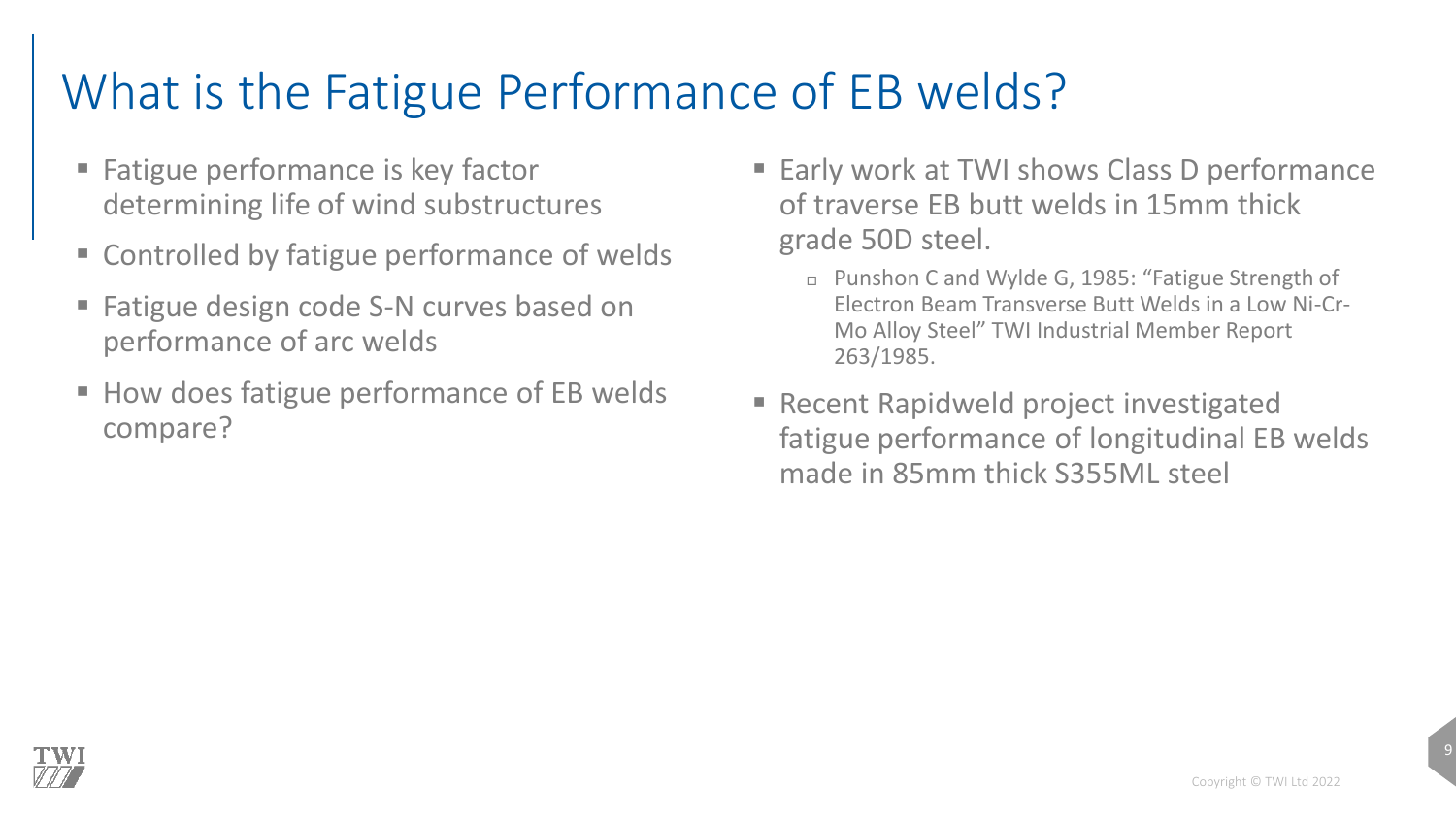#### Rapidweld LVEB Welding for Monopiles

Consortium:

- 
- 
- 
- 





Type 3 specimen on test in 2500kN capacity fatigue test machine



FATIGUE PERFORMANCE OF LONGITUDINAL SEAM WELDS MADE BY RAPIDWELD ELECTRON BEAM WELDING FOR USE IN MONOPILES, Paper and poster reference P068, WindEurope Annual Event 2022, Bilbao, 5-7 April 2022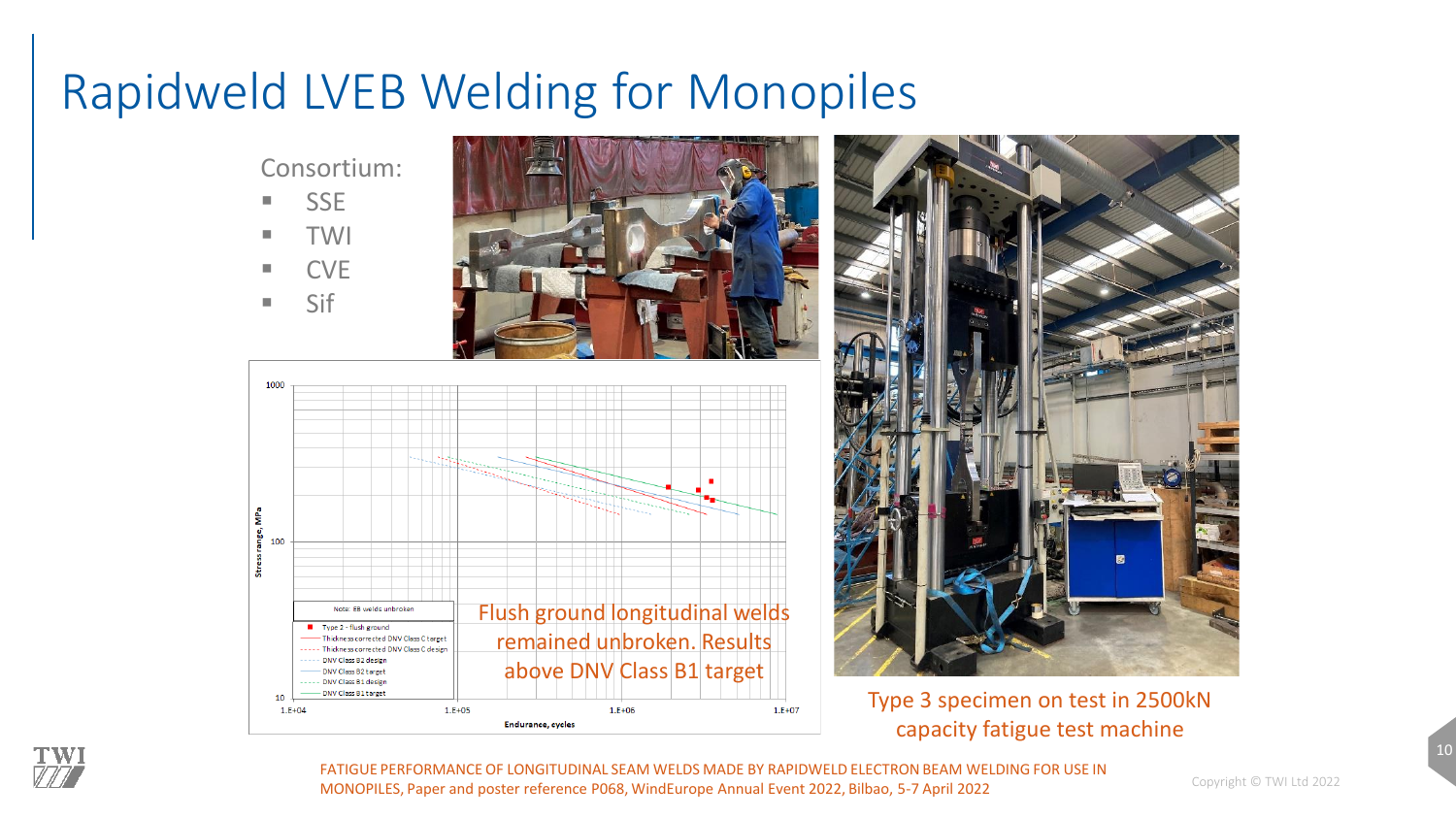#### Industry acceptance of EB welding

- $\blacksquare$  Further work needed because FB welds were not in the datasets used to derive the S-N curves in current design standards
- Data needed on the fatigue performance of:
	- As-welded longitudinal EB welds
	- $\Box$  Circumferential EB welds (flush, as welded)
	- $E$ Fffect of seawater
	- etc
- TWI is launching a JIP, to expand the applicability of the technique and produce more fatigue data.
	- □ Working with DNV and results will be incorporated into a DNV Recommended Practice (eg C401 or C203, depending on the outcome).